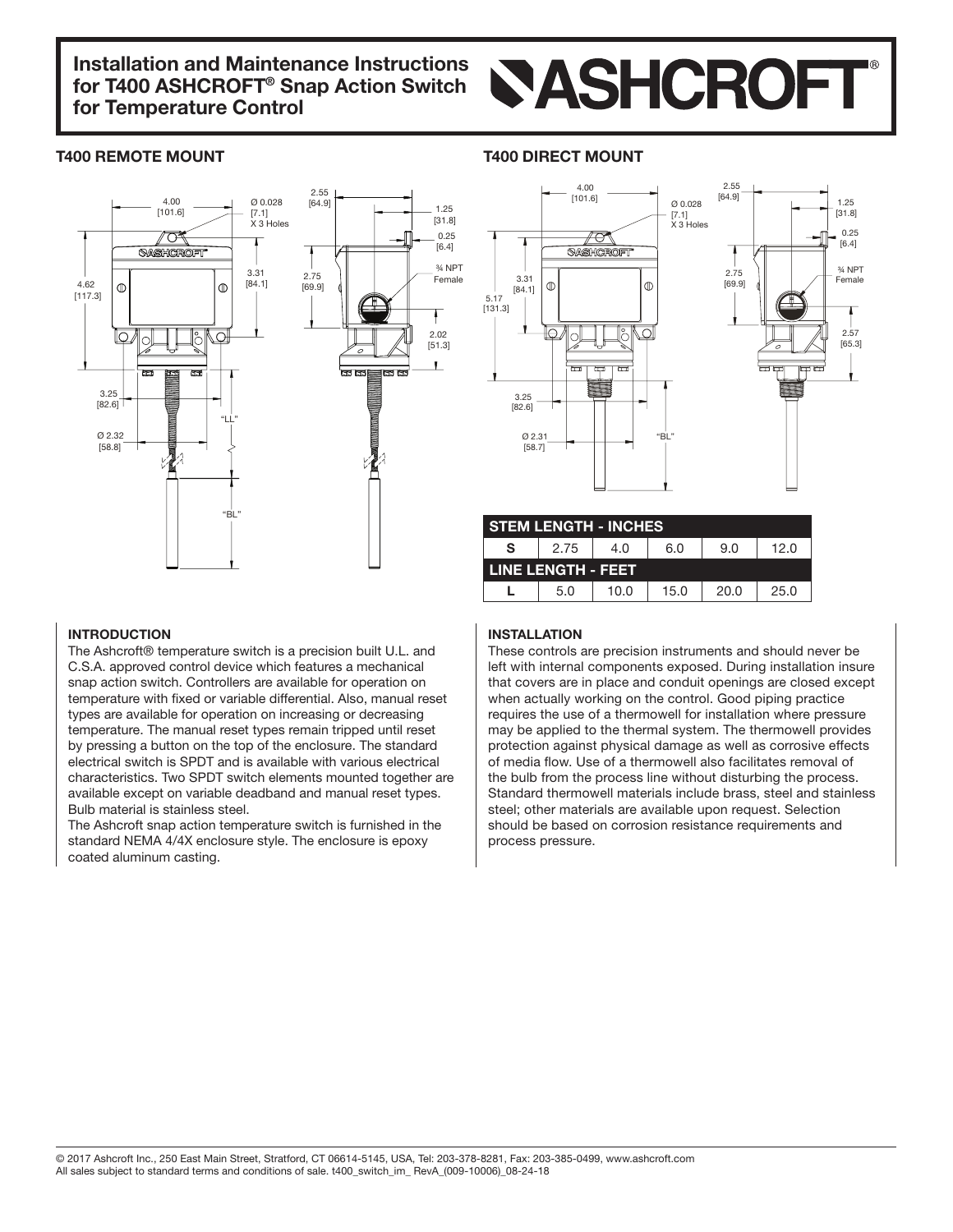#### **MOUNTING T400 SERIES**

There are three holes external to the enclosure for surface mounting. Location of these holes is shown on the general dimension drawing.

#### A. Direct - Mounted Controls

These controls have a  $\frac{1}{2}$  NPT threaded adapter and may be attached directly or indirectly by means of a thermowell to equipment to be controlled. When installing or removing control always use the wrench flats or hex above the threads. Do not twist the housing.

#### **B. Remote Mounted Controls**

Two types of union bushings are available to install a remote mounted bulb into a thermowell or other 1/2 NPT threaded hole. A non-pressure tight type consists of a bushing, split grommet and compression nut. To use this, the bulb is inserted through the nut and the split grommet is slipped into the capillary between the compression nut and the bushing. After positioning the bulb as desired tighten the nut to the bushing. This will lock the capillary at the desired location. The pressure tight type is clamped to the bulb after insertion by tightening the compression nut.



To use this, the union bushing is screwed into the  $\frac{1}{2}$  NPT threaded hole. The compression nut and sleeve are slipped onto the bulb which is then inserted into the union bushing. The bulb is then positioned and the compression nut is hand tightened pus 21/4 turns. This will lock the capillary at the desired location.

#### **ELECTRICAL CONNECTIONS**

#### Remove cover

T400 Series – two screws hold cover to enclosure

#### **CONDUIT CONNECTIONS**

**Note** – It is recommended that Teflon<sup>®</sup> tape or other sealant be used on conduit, bushing or plug threads to ensure integrity of the .enclosure

**T400 Series standard** – one  $\frac{3}{4}$  NPT conduit hole right side. **T400 Series** – XJL variation –  $\frac{3}{4}$  to  $\frac{1}{2}$  NPT reducing bushing supplied.

**T400 Series – XJK variation – two**  $\frac{3}{4}$  **NPT conduit holes.** 

#### **T400 SERIES**

SPDT – Wire directly to the switch according to circuit requirements. On controls with pilot lights wire lights according to circuit diagram on inside of cover. See special wiring instruction tag for single switches with two pilot lights and dual switches with one or more lights.

# **NASHCROFT**

2-SPDT - Dual switching elements consist of two SPDT switches mounted together in a bracket. Switches are calibrated to have simultaneous operation within 1% of range either on increasing or decreasing pressure but not in both directions. Wire directly to the front and rear switch according to circuit requirements. Leads are provided on rear switch color coded as follows:

| Common          | – White |
|-----------------|---------|
| Normally Closed | – Red   |
| Normally Open   | - Blue  |

When hermetically sealed switch element (s) are supplied, the lead color coding is as follows:

| Common          | – White  |
|-----------------|----------|
| Normally Closed | – Red    |
| Normally Open   | $-$ Blue |

#### **SETPOINT LOCKING SCREW**

Once setpoint has been determined, tighten setpoint locking screw using a  $5/64$ " allen (hex) wrench. Do not over torque; setpoint locking screw only needs to be hand tight.

When performing calibration or changing the setpoint, the setpoint locking screw should be loosened before turning the setpoint adjusting nut. Once calibration is complete, re-tighten the setpoint locking screw.

After installation of the control replace cover to insure electrical safety and to protect internal parts from the environment.



#### **ADJUSTMENT OF SETPOINT**

**T400 Series** – A single setpoint adjustment nut  $(7/8)$  is located centrally at the bottom on the inside of the enclosure. The bulb of the control should be immersed in a bath at the desired setpoint temperature. Optimum performance will be obtained if the bulb is fully immersed. Allow five minutes for initial .stabilization

As received, the temperature switch will normally be set to approximately 90% of the indicated range. After stabilization, turn the adjustment nut until switch changes mode. Direction of turning is indicated on a label affixed to the inside of the control enclosure. When setpoint has been achieved raise and lower temperature to insure that the setpoint is correct.

After installation of the control replace cover to insure electrical safety and to protect internal parts from the environment.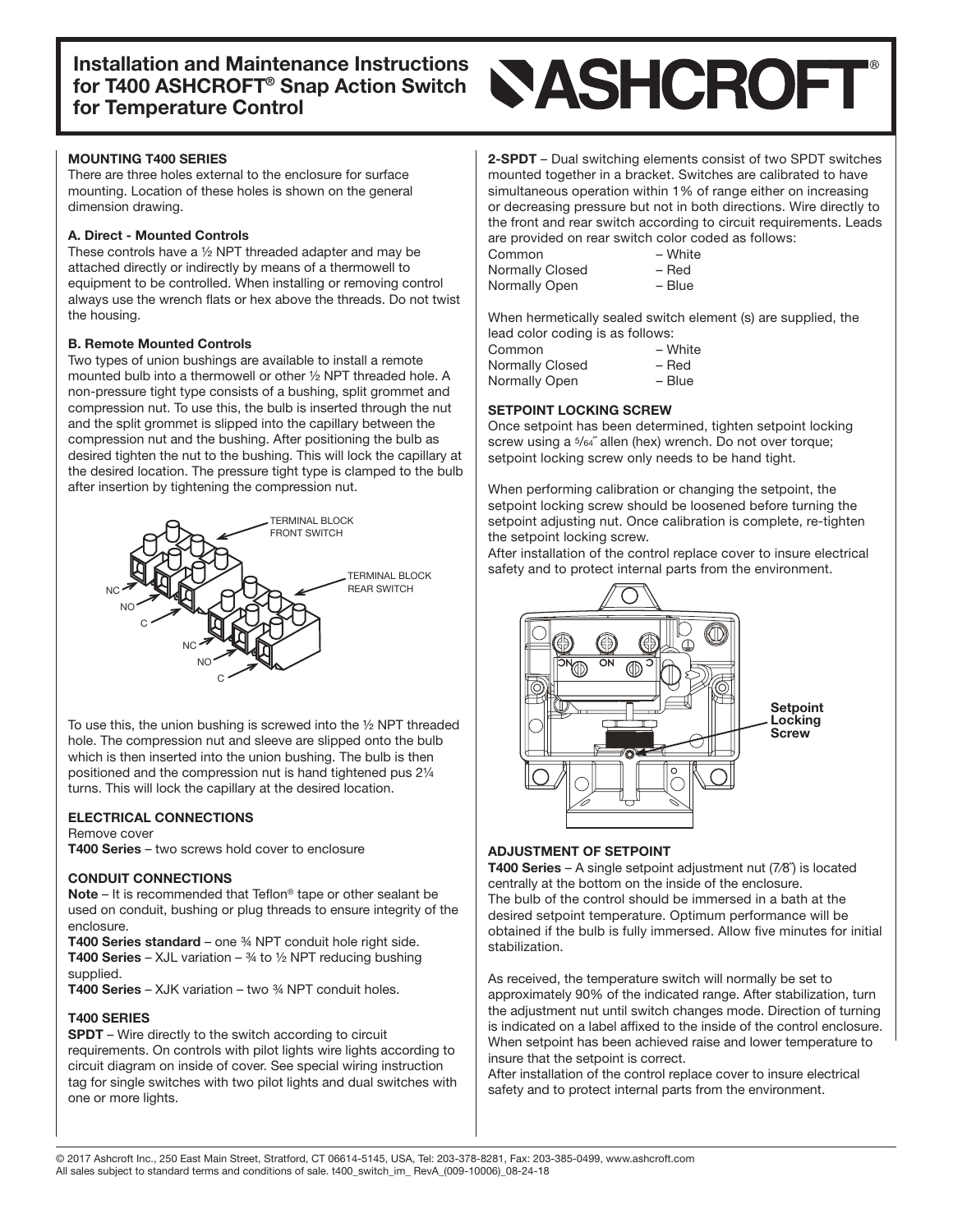# **SASHCROFT**

#### T450 VARIABLE DEADBAND SWITCH

Deadband is varied by rotating the wheel on the precision switch. When viewed from the front of the enclosure, rotation to the left increases deadband – rotation to the right decreased deadband. Letters on the wheel may be used as a reference. Deadbands obtainable will vary from 0.5% to 9% of pressure range depending on range segment.

#### ADJUSTMENT OF SETPOINT

As received, the temperature switch will normally be set to approximately 90% of range. Rotate the wheel on the MICRO SWITCH all the way to the right; this will provide smallest deadband. Increase bath temperature to the required setpoint and turn the adjustment nut until the switch changes mode. Lower the bath temperature to reset the switch. Rotate the wheel on the MICRO SWITCH until the desired deadband is obtained. The upper setpoint will be changing upward with this adjustment. Lower the bath temperature to reset the switch. Raise the bath temperature to the desired setpoint and turn the adjusting nut until the switch changes mode. Lower the bath temperature and check reset point and deadband.

#### T428 & T429 MANUAL RESET SWITCHES

Route wire leads from switch terminals so as not to interfere with or touch reset button.

Note – As indicated above, adjustment of setpoint is made by use of  $\frac{7}{8}$ " nut. Precision switch element mounting screws and bracket adjusting screw are factory sealed and should not be tampered with.